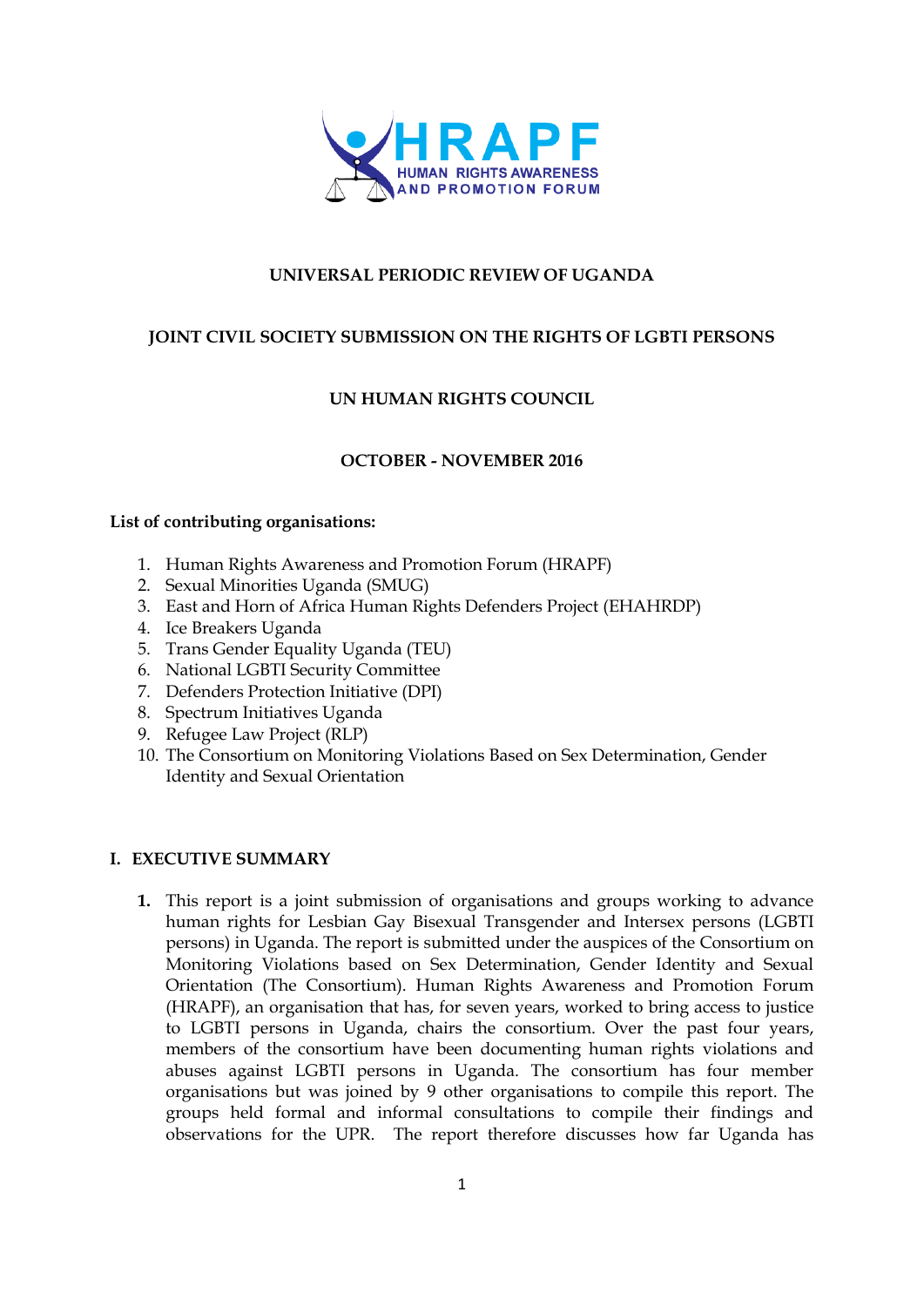fulfilled its Universal Periodic Review (UPR) commitments made during the first cycle.

- **2.** LGBTI persons have continued to face discrimination in Uganda. This discrimination is anchored in the laws of the country and in social, religious and cultural attitudes that justify abuses and violations of the rights of people because of their sexual orientation, gender identity and expression (SOGIE). Still, the years 2012 to 2016, the UPR period under review, saw more conversation around the rights of LGBTI persons in Uganda. This conversation was partly precipitated by the enactment of the Anti-Homosexuality Act, 2014 (AHA) in February 2014 and its annulment in August 2014.
- **3.** In the last cycle, Uganda made commitments to promote the rights of people based on SOGIE. Specifically, Uganda committed to: Take immediate concrete steps to stop discrimination and assaults against LGBTI persons and investigate thoroughly and sanction accordingly violence against LGBTI persons, including gay rights activists. The state also committed that, through the Uganda Human Rights commission, it would investigate and prosecute human rights violations, including attacks on LBGTI persons, and make findings public. Uganda also accepted the recommendation to increase education and awareness on all sets of human rights, strengthen human rights and democratic institutions, including the Uganda Human Rights Commission. The country further committed to revising laws related to freedom of expression and assembly to meet international standards. The country also committed to protect human rights defenders from harassment and intimidation and to train security forces to respect freedom of assembly and expression. It also committed to put in place a National Action Plan for human Rights. In the line of health, Uganda committed to work with World Health Organisation to enhance quality of health care for all.<sup>1</sup>
- **4.** In this vein, the courts nullified the AHA on procedural grounds in 2014. The Minister of health also issued a Ministerial Directive on non-discrimination in health service provision, which directly concerned LGBTI persons and the National Action Plan for human rights is in its final stages. Police has also started displaying posters barring media from taking photos of suspects at a few police stations.
- **5.** Even then, LGBTI persons are still left out of mainstream public health campaigns, especially those on HIV/AIDS. Organisations that work on LGBTI issues are still denied registration while some were closed down. Cases of violations and abuses by both state and non-state actors that were reported were not investigated and more continue to occur.
- **6.** More laws that threaten LGBTI persons and organisations have been enacted. These laws include: the Non Governmental Organisations Act, 2016, the HIV Prevention

1

<sup>1</sup> Office of the United Nations High Commissioner for Human

Rightshttp://www.uprinfo.org/database/index.php?limit=0&f\_SUR=182&f\_SMR=All&order=&orderDir=ASC &orderP=true&f\_Issue=All&searchReco=&resultMax=300&response=&action\_type=&session=&SuRRgrp=&SuR Org=&SMRRgrp=&SMROrg=&pledges=RecoOnly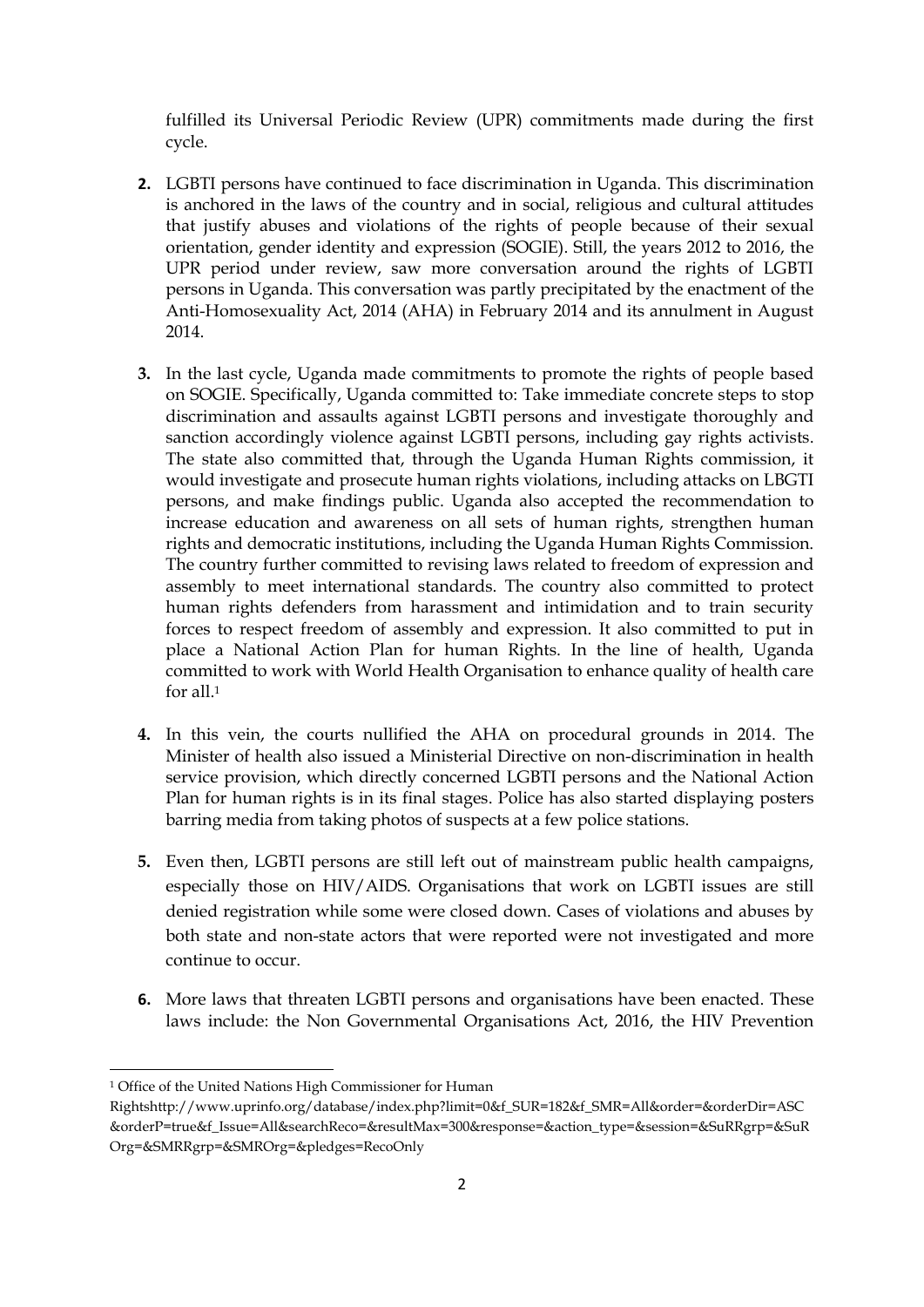and Control Act, 2014, the Anti-Pornography Act 2014 and the Registration of Persons Act, 2015.

**7.** This report discusses the above and more issues in detail. The key issues that are discussed are: Repressive laws, social consequences of repressive laws and violations and abuse of human rights based on peoples' sexual orientation, gender identity and expression.

#### **II. KEY ISSUES**

**.** 

## **A. Repressive laws: Developments in the Legal framework affecting LGBTI rights in Uganda**

- **8.** Uganda is party to key international human rights instruments. These are: the International Covenant on Civil and Political Rights (ICCPR), The International Covenant on Economic, Social and Cultural Rights (ICESCR) and the Covenant on Elimination of All Forms of Discrimination Against Women (CEDAW). At the regional level, Uganda is also bound by the African Charter on Human and People's Rights (ACHPR) and the Protocol to the African Charter on Human And Peoples' Rights on the Rights of Women (African Women's Protocol). All these lay down standards that Uganda must adhere to protect the rights of all, including LGBTI persons, 2
- **9.** At the national level**,** the 1995 Constitution of Uganda protects all persons from discrimination on the grounds of sex, race, colour, ethnic origin, tribe, birth, creed or religion, social or economic standing, political opinion or disability. It also avails all other rights for all persons<sup>3</sup> except for the right to marry which is restricted to persons of the opposite sex.<sup>4</sup> Whereas most of these rights can be limited, this must be done in public interest and public interest does not permit political persecution or any limitation beyond what is acceptable in a free and democratic society. Despite Article 2, which makes the constitution the supreme law of the country and all laws inconsistent with it null and void to the extent of their inconsistencies, Uganda still has laws and has enacted others that deviate from these standards.

<sup>2</sup> For example in *Toonen v Australia*, the Human Rights Committee held that the reference to 'sex' under Article 2 and 26 of the ICCPR includes sexual orientation (*Toonen v. Australia*, UN Human Rights Committee, Communication No. 488/1992, Para 8.7); the Committee on Economic Social and Cultural Rights in concluding observations has also expressed concern about discrimination against LGBT persons in the enjoyment of their economic, social and cultural rights and urged states to adopt legislation that protects them from discrimination (see for example Committee on Economic Social and Cultural Rights Concluding observation on Poland E/C.12/POL/CO/5; at Para 12) and the African Commission has adopted a Resolution calling for protection of LGBTI persons against violence.

<sup>&</sup>lt;sup>3</sup> The Constitution uses inclusive language in reference to the rights.

<sup>4</sup> Article 31 (1), The Constitution of Uganda 1995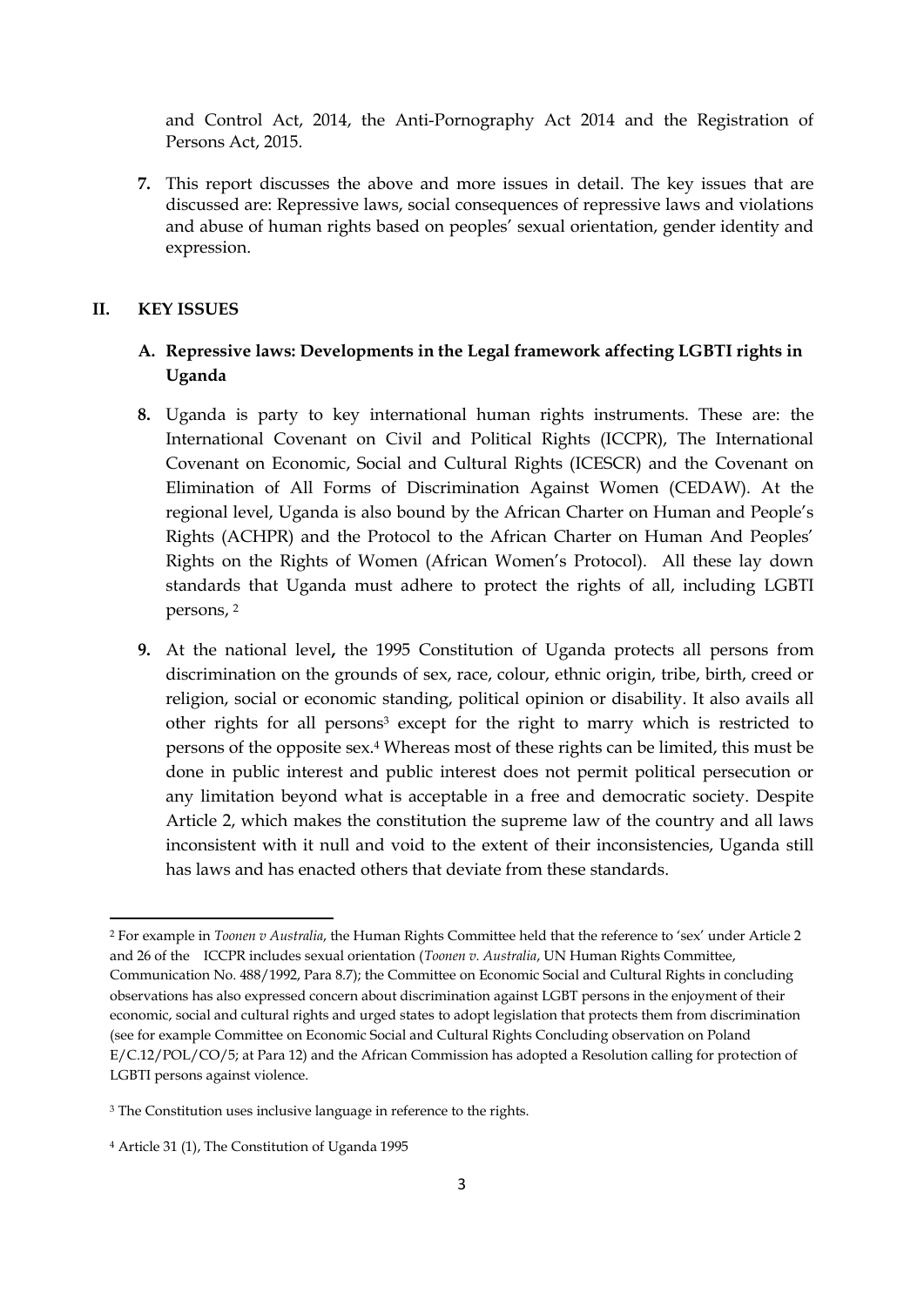- **10.** The Penal Code Act cap 120 (PCA) in sections 145, 146 and 148 criminalises carnal knowledge against the order of nature, attempted carnal knowledge against the order of nature and indecent practices respectively. These provisions are implemented and the police arrests and charges people with these offences. For example in 2014, there were 36 arrests of LGBTI persons documented by the Consortium. <sup>5</sup> All these were linked to these sections of PCA. The registration of Sexual Minorities Uganda (SMUG), an NGO that provides health and support services to LGBTI persons, was denied basing on section 145 of PCA.<sup>6</sup>
- **11.** Section 15(6)(d) of the Equal Opportunities Commission (EOC) Act 2007 stops the Equal Opportunities Commission from investigating behaviour that is regarded as 'immoral and socially harmful' or 'unacceptable' by the majority. This section bars LGBTI persons from accessing the commission. The case of *Jjuuko Adrian v. Attorney General*<sup>7</sup> that was filed to challenge this provision in 2009 remains unheard 8 years later and the Equal Opportunities Commission is yet to investigate any cases on discrimination of LGBTI persons.
- **12.** Parliament passed AHA in December 2013 and it became law in March 2014. The Act punished homosexual acts with life imprisonment and criminalised service provision to LGBTI persons. The Constitutional Court, on procedural grounds, eventually nullified this law after civil society organisations challenged it. Despite this nullification, an official from the Uganda Registration Services Bureau in February 2016 referred to the AHA to deny change of name for a transgender person. <sup>8</sup> Thus even though the AHA was annulled, violence and discrimination against LGBTI persons increased. <sup>9</sup> The East African Court of Justice is set to hear a reference filed by HRAPF challenging the provisions of the nullified Act that promoted impunity, gagged civil society organisations and criminalised service provision for LGBTI persons.<sup>10</sup>
- **13.** In March 2015, the Registration of Persons Act, 2015 came into force. This law ignored the needs of adult transgender and intersex persons as regards change of sex. While

**.** 

<sup>5</sup> The Consortium on Monitoring Violations Based on Sex Determination, Gender Identity an Sexual Orientation, 2015 Uganda report of violations based on gender identity and sexual orientation,

https://www.outrightinternational.org/content/2015-uganda-report-violations-based-gender-identity-andsexual-orientation (accessed on 4th March 2016)

<sup>6</sup> Letter to HRAPF by the URSB dated 16th February 2015 (On file with HRAPF).

<sup>7</sup> Constitutional Petition, No.1 of 2009

<sup>&</sup>lt;sup>8</sup> Change of name documents on file with HRAPF with comment dated 4<sup>th</sup> February 2016.

<sup>9</sup> Sexual Minorities Uganda 'From torment to tyranny' May 2014 17 [https://sexualminoritiesuganda.com/wp](https://sexualminoritiesuganda.com/wp-content/uploads/2014/11/SMUG-From-Torment-to-Tyranny.pdf)[content/uploads/2014/11/SMUG-From-Torment-to-Tyranny.pdf](https://sexualminoritiesuganda.com/wp-content/uploads/2014/11/SMUG-From-Torment-to-Tyranny.pdf) (accessed on 12th March 2016)

<sup>10</sup> *Human Rights Awareness and Promotion Forum v Attorney General of Uganda*, Reference 6 of 2014.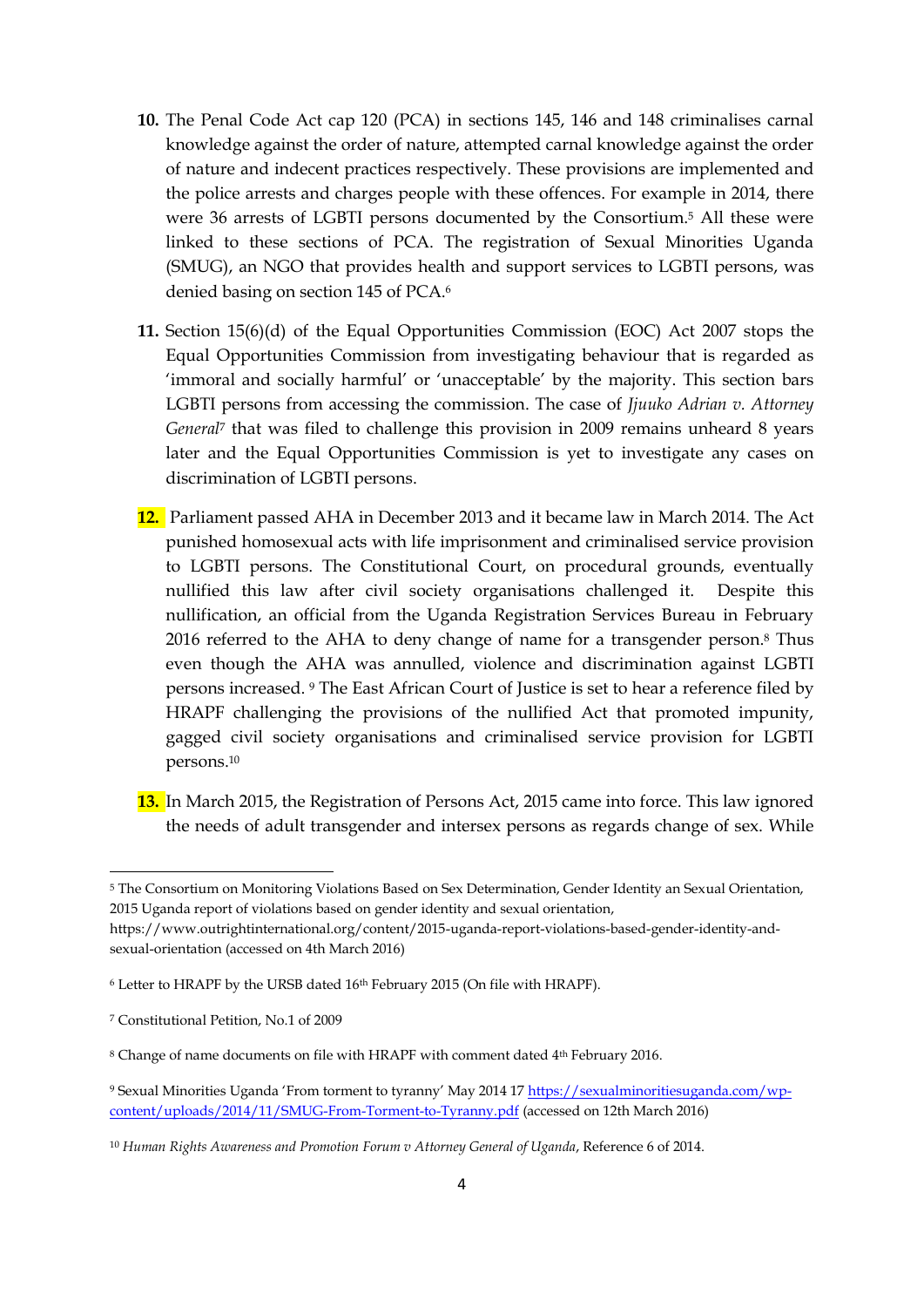section 38 of the Act provides for change of sex for an intersex child under the age of 18 years, it does not provide for a process under which this can be done for adults and for transgender persons.

- 14. The NGO Act was signed into law on 30<sup>th</sup> January 2016 and commenced on 14<sup>th</sup> March 2016. The Act denies registration to any organisation whose objectives 'contravene the laws of Uganda.'<sup>11</sup> Whereas this sounds like a neutral and justifiable provision, the USRB uses this same phrasing to refuse to register LGBTI organisations.<sup>12</sup> The Act also imposes special obligations on organisations not to engage in acts prejudicial to 'the security and laws of Uganda,'<sup>13</sup> or which is prejudicial to the 'interests of Uganda and the dignity of the people of Uganda.'<sup>14</sup> The provisions are not defined and are likely to be misconstrued and applied to curtail the work of NGOs that work with LGBTI communities. 15
- **15.** The law is an echo of a June 2014 court decision that held that the ethics minister did not violate the rights of LGBTI persons when he closed down a workshop.<sup>16</sup> Referring to section 145 of the PCA, the judge held that because homosexuality is illegal, the workshop, too, was illegal and the minister did not violate any rights by closing it down as the closure fell within the ambit of the limitation clause in Article 43 of the Constitution. <sup>17</sup> This is a dangerous precedent and it threatens to lead to more human rights violations. 18
- **16.** The HIV Prevention and Control Act, 2014 criminalises intentional transmission of HIV<sup>19</sup> and also in certain circumstances allows disclosure of HIV test result to third parties.<sup>20</sup> This increases stigma for HIV positive persons and also discourages

<sup>14</sup> Above.

1

 $17$  Above

<sup>11</sup> The Non Governmental Organisations Act, 2016, section 30.

<sup>12</sup> URSB letter to HRAPF on refusal to register Sexual Minorities Uganda, 16th February 2016 (on file with HRAPF).

<sup>13</sup> The Non Governmental Organisations Act, 2016, section 44.

<sup>15</sup> See Human Rights Awareness and Promotion Forum 'Position Paper on the Non Governmental Act, 2016' 26 February 2016.

<sup>16</sup> *Kasha Jacqueline Nabagesera and 3 Others v Attorney General and Another* Misc. Cause 33 of 2012

<sup>&</sup>lt;sup>18</sup> Human Rights Watch 'Uganda: Ruling Against LGBT Activists Violates Rights' 11<sup>th</sup> July 2014 <https://www.hrw.org/news/2014/07/11/uganda-ruling-against-lgbt-activists-violates-rights> (accessed on 13th March 2016).

<sup>19</sup> The HIV Prevention and Control Act, 2014, section 43.

<sup>20</sup> Above, section 18 (2).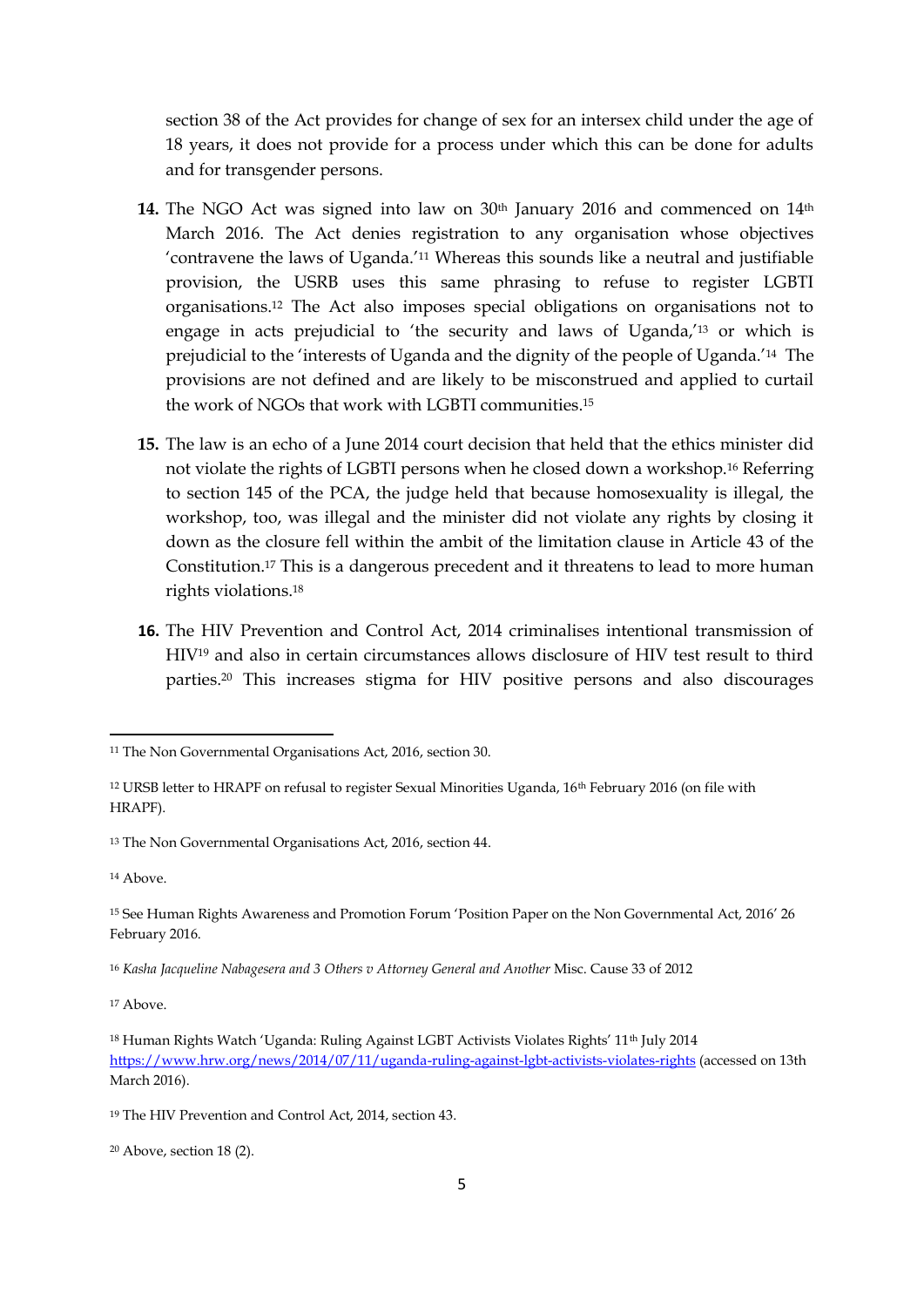voluntary testing. LGBTI persons are disproportionately affected because they already face discrimination based on SOGIE anchored by laws and cultural attitudes.

- **17.** Laws repressive against LGBTI persons not only violate the various international covenants and state commitments but also reinforce social stigma and homophobia based on SOGIE. This easily translates into institutionalised discrimination and more serious forms of human rights abuses, such as crimes motivated by hatred. These crimes are a threat to life and personal security of LGBTI persons. A 2014 SMUG survey showed that the passing of the AHA increased violence against LGBTI persons by up to 1900% between 20<sup>th</sup> December 2013 to 1<sup>st</sup> May 2014.<sup>21</sup> According to the report, 19 cases were reported in 2012 and 8 in 2013. In 2014, after AHA was passed, 162 cases were reported. These cases included physical attacks, kidnap and torture, arrests and state prosecution. The 2015 consortium violations report also documented 89 cases of violation and abuse of rights of LGBTI persons in 2014 alone. Of these, 47 were perpetrated by state actors including police and local authorities like Local Council Chairpersons and 42 were perpetrated by non state actors. In most of these cases LGBTI persons were subjected to multiple violations. <sup>22</sup> Similar violations and abuses are documented by other NGOs like Chapter Four Uganda, which specifically highlighted the failure of state to investigate violations against LGBTI persons even when they are reported.<sup>23</sup> Amnesty International highlighted how a series of repressive laws, including AHA and the Anti-Pornography Act, 2014 (AHA) are being used against LGBTI persons and women.<sup>24</sup>
- **18.** Also, shortly after the annulment of AHA, over 250 Members of Parliament (MPs) signed a petition to re-table and re pass the AHA that was annulled only on procedural grounds but did not answer substantive questions about whether the law violated constitutional rights.<sup>25</sup> The actions of the MPs are another example of how discrimination is sanctioned at the highest levels. It is not just the MPs but also the constituents in the communities where LGBTI persons live.
- **19.** This discrimination emanating from repressive laws bred hostility towards LGBTI persons and some have had to flee the country. Reliable statistics on Ugandans LGBTI refugees is hard to come by because refugees are not always tracked using

1

<sup>23</sup> Chapter Four 'Uganda: Where do we go for justice?' <http://chapterfouruganda.com/sites/default/files/downloads/Where-Do-We-Go-For-Justice-.pdf> (accessed on 3rd March 2016)

<sup>24</sup> Amnesty International 'Uganda: Discriminatory legislation fuels repression and abuse' 16<sup>th</sup> October 2016

<sup>21</sup> SMUG, n9 above.

<sup>22</sup> Consortium, n5 above.

<sup>25</sup> 'MPs start process to re-table gay bill' The Monitor 3rd September 2014 [http://www.monitor.co.ug/News/National/MPs-start-process-to-re-table-gay-Bill/-/688334/2438860/-](http://www.monitor.co.ug/News/National/MPs-start-process-to-re-table-gay-Bill/-/688334/2438860/-/f02btj/-/index.html) [/f02btj/-/index.html](http://www.monitor.co.ug/News/National/MPs-start-process-to-re-table-gay-Bill/-/688334/2438860/-/f02btj/-/index.html) accessed on 13th March 2016)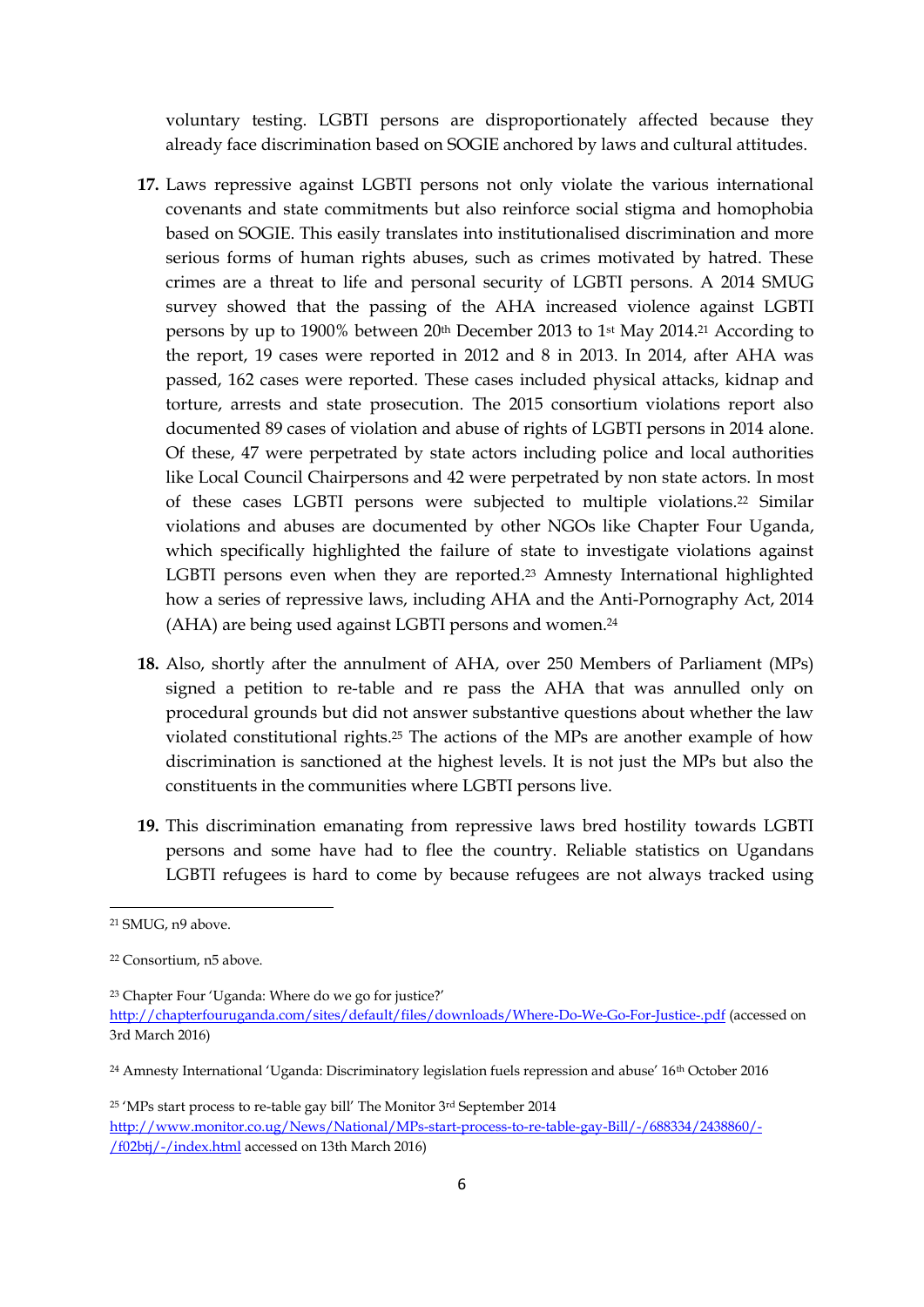their sexual or gender identity. However, between January 2014 and February 2015, over 400 refugees had fled Uganda for Kenya alone due to violence and discrimination based on their sexual orientation, gender identity and expression. 26 Sometimes, LGBTI persons continue to face discrimination even in the countries they seek refuge.

### **Recommendations**

1

- *a) The state should repeal laws that do not meet international human rights standards and that discriminate against LGBTI persons, specifically section 145 of the Penal Code, section 15 (6) (d) of the Equal Opportunities Act and section 44 (d) and (f) of the NGO Act, the Anti-Pornography Act, section 18(2) and 43 of the HIV Prevention and Control Act and the Registration of Persons Act 2015 especially to include provisions for change of sex for adult intersex and transgender persons.*
- *b) The judiciary should hear and speedily decide the case of Jjuuko Adrian vs. Attorney General because it is an important case that may resolve the issue of access to the EOC, a body that is supposed to take affirmative action in favour of marginalised groups, for LGBTI persons.*
- *c) The state should investigate violations and abuses of persons due to their sexual orientation, gender identity and expression.*

#### **B. Violations and abuse of the rights of LGBTI persons**

- **i) The right to liberty and security of person and freedom from arbitrary arrest and detention**
- **20.** This right is guaranteed both under international law and domestic law, specifically under Article 9 of the ICCPR and Article 23 of the Constitution of Uganda. The right to personal liberty guarantees that a person shall not be arrested and detained except as provided for by law and such arrests and detention must not be arbitrary. Under the right to security, state parties commit to take reasonable measures to protect a person's personal security.
- **21.** The arrests and the context, in which they happen, worsen negative social attitudes and discrimination based on SOGIE and places the lives of LGBTI persons at stake. For instance, in January 2015, a mob attacked 9 gay men who were coming from a Sexually Transmitted Infections (STI) screening at a Men who have Sex with Men (MSM) clinic.<sup>27</sup> Police arrested the men, initially allegedly to protect them from the

<sup>26</sup> G Zomorodi 'SOGI-Related Forced Migration in East Africa: Fleeing Uganda After the passage of the Anti Homosexuality Act' July 2015.

<sup>27</sup> Erasing 76 crimes 'Uganda: 9 gay men threatened by mob, arrested by police' 27th January 2015 http://76crimes.com/2015/01/27/uganda-9-gay-men-threatened-by-mob-arrested-by-police/ (Accessed on 3rd March 2016)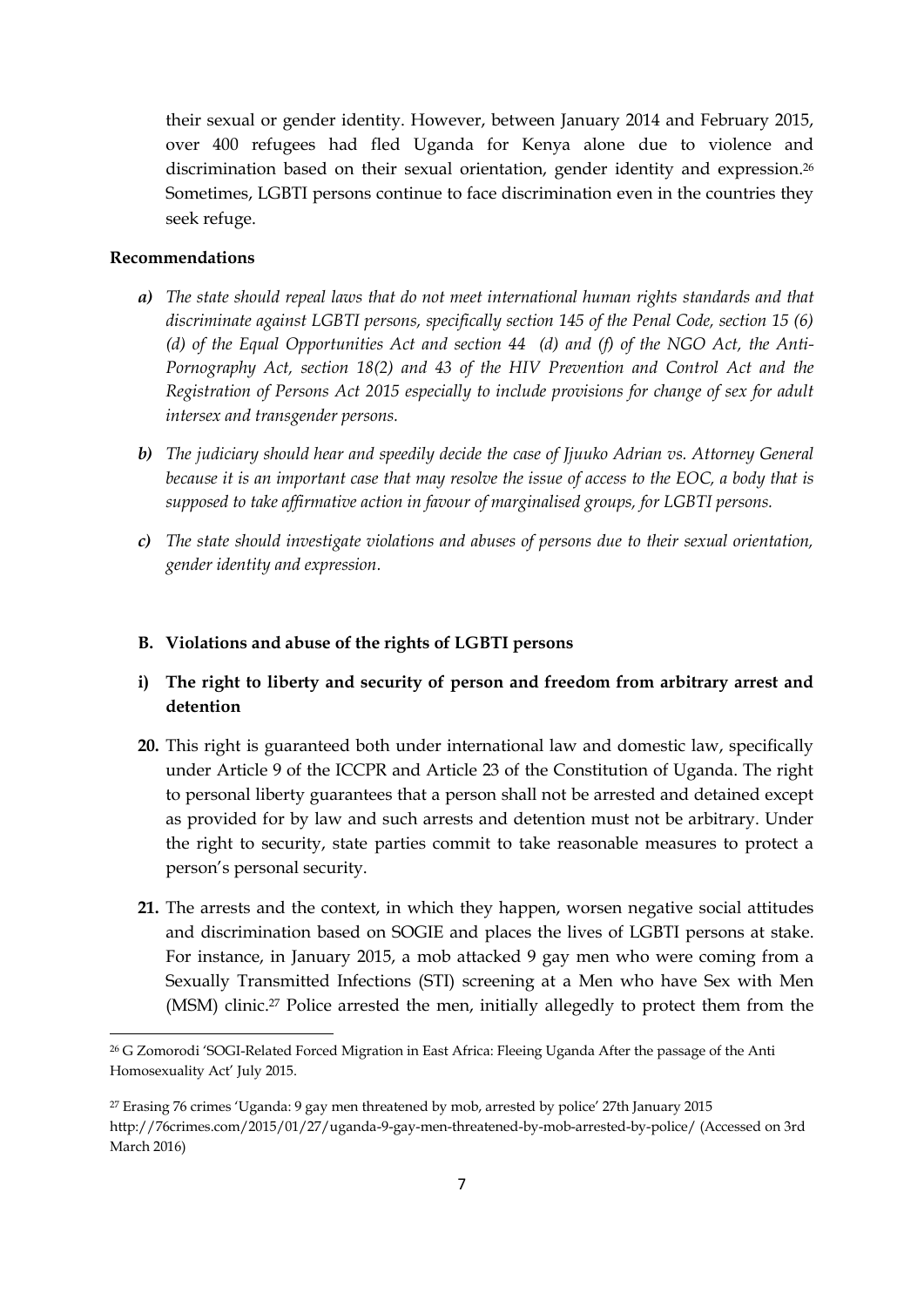mob but later started considering sodomy charges. The men were held in police custody for five days without being charged and brought before the courts of law. This was beyond the maximum of 48 hours allowed under Article 23 (4) of the constitution. The Uganda 2015 LGBTI consortium report documented 18 cases where police detained victims without trial beyond the 48-hours prescribed by the Constitution in 2014 alone. <sup>28</sup> The arrests are often accompanied by extortion and blackmail.<sup>29</sup>

# **ii) The right to freedom from cruel inhuman and degrading treatment and the right to privacy.**

- **22.** This right is guaranteed under Article 7 and 10 of the ICCPR and Article 5 of the ACHPR. The cultural and moral perceptions about LGBTI persons provide fertile ground for state actors to subject them to cruel, inhuman or degrading treatment. This inhuman and degrading treatment is often justified on the basis that homosexuality is not just an ordinary offence but also a moral wrong. This cruel or degrading treatment against LGBTI persons in Uganda comes in several forms, including media outings and public parading of LGBTI persons and non-consensual anal and STI examinations.
- **23.** The Consortium violations report 2015 documented 22 incidents where LGBTI persons were outed in the media in 2014 alone. <sup>30</sup> The report further documented 11 incidents where the police paraded LGBTI persons before the media during and after arrest.<sup>31</sup> Although the police has gone ahead and put up posters that forbid media from taking photographs of suspects, they are, however, only in a few police stations around Kampala. Other police stations, particularly those that are upcountry, still parade suspects, especially LGBTI persons, before media. Sometimes police, after parading the LGBTI person, goes ahead and 'checks' them in public.<sup>32</sup> Once they are paraded, their sexuality or gender becomes a topic for public discussion.<sup>33</sup> For instance, in February 2015 an intersex was arrested and paraded before the media.

**.** 

<sup>28</sup> Consortium, 2015 n6 above, 27.

<sup>29</sup> Above.

<sup>30</sup> 2015 Uganda report of violations based on gender identity and sexual orientation [https://www.outrightinternational.org/content/2015-uganda-report-violations-based-gender-identity-and](https://www.outrightinternational.org/content/2015-uganda-report-violations-based-gender-identity-and-sexual-orientation)[sexual-orientation](https://www.outrightinternational.org/content/2015-uganda-report-violations-based-gender-identity-and-sexual-orientation) (accessed on 4th March 2016).

<sup>31</sup> Above, 30.

<sup>32</sup> Chapter Four 'Uganda: Where do we go for justice?' <http://chapterfouruganda.com/sites/default/files/downloads/Where-Do-We-Go-For-Justice-.pdf> (accessed on 3rd March 2016).

<sup>33</sup> 'Uganda Police arrest, humiliate intersex as Parliament Passes Registration of Persons Act 2015' <https://www.youtube.com/watch?v=DLlmpgMNj1E> (accessed on 3rd March 2016)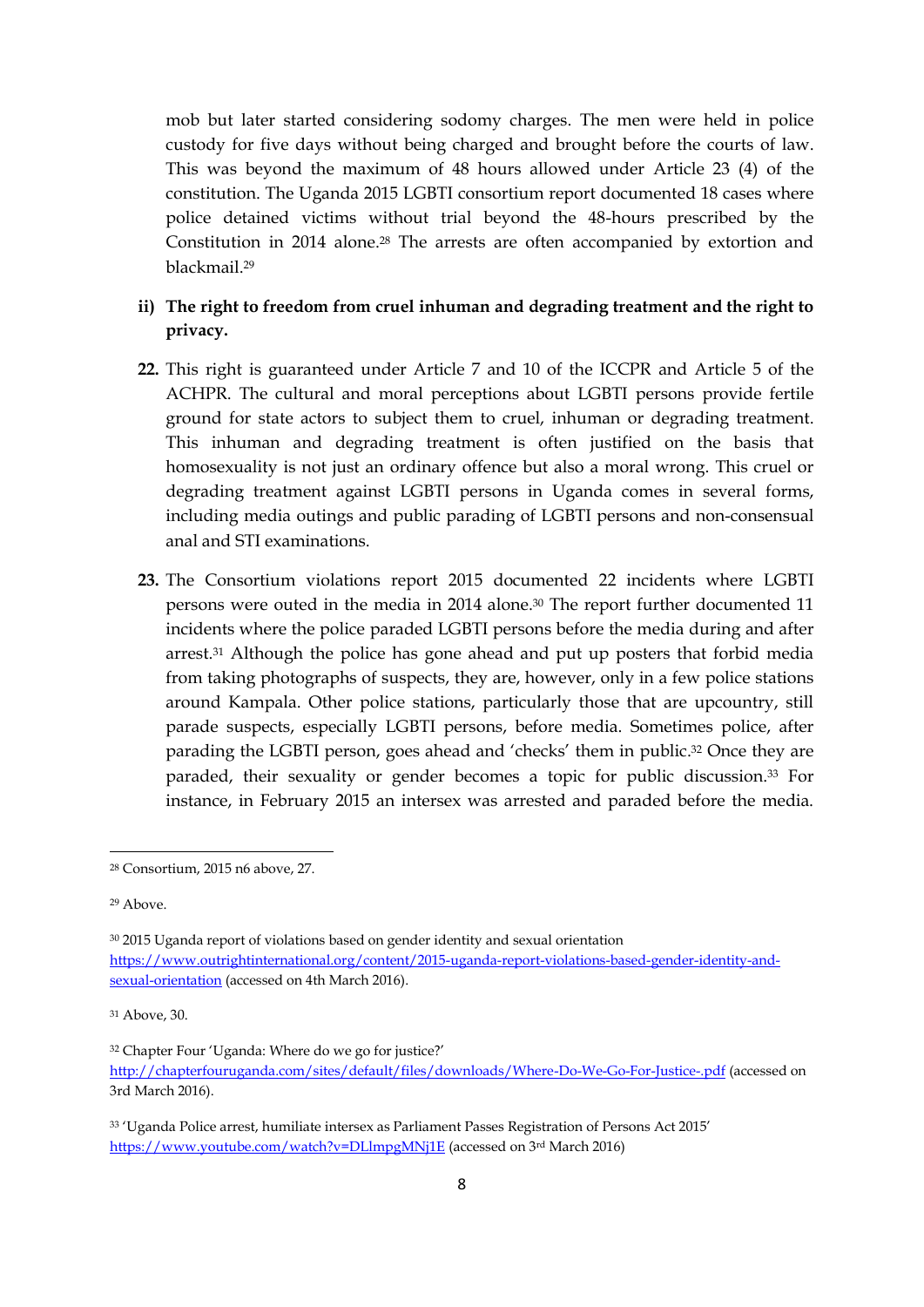Police allowed members of the public to 'check' in order to verify the sex.<sup>34</sup> The media routinely exposes LGBTI persons in Uganda's newspapers, radios, televisions and online media. The media perpetuates harmful stereotypes, which are typically sensational, and misinforming. Even after the ruling against the Rollingstone newspaper in 2011, that found such outings violated LGBTI persons' rights to life, privacy and human dignity, tabloids have continued to out gay people. In February 2014, the Red Pepper published a list of top 200 homosexuals. <sup>35</sup> Instead of giving fair coverage, media instead sanctions hate against LGBTI persons.

- **24.** Local religious leaders have used media to speak against LGBTI persons. <sup>36</sup> Harmful stereotypes about homosexuality have resulted into the entire LGBTI community being considered 'gay'. This has posed a challenge to LGBTI persons in terms of addressing their unique health and social needs and they continue to live a life of indignity. The media outings and negative social attitudes have also resulted into LGBTI persons losing their jobs and being expelled from school. Thus violating their right to work and their right to education. 37
- **25.** Gay men and Transgender women are subjected to non-consensual anal examinations that are inhumane and degrading. The Consortium documented three cases of forced anal examinations and four cases of forced HIV tests in 2014. <sup>38</sup> Police performs anal examinations and STI tests as standard procedure for LGBTI persons' related offences. The police may perform the anal examination themselves or send the suspect to a medical doctor.<sup>39</sup> The anal examinations do not have any scientific backing and involves the police or medical practitioner telling the suspect to lie on their backs and lift one leg and then inserting a finger or fingers and feeling the sphincter muscles, which is degrading. <sup>40</sup> People who have been subjected to this test report feeling violated and humiliated. Forceful HIV/AIDS tests are also commonplace and potentially expose LGBTI persons to more discrimination on the basis of their HIV status.<sup>41</sup> The forceful anal and HIV tests are debasing and

1

<sup>39</sup> Above.

<sup>41</sup> Above.

<sup>34</sup> Above.

<sup>35</sup> BBC 'Ugandan 'homosexuals' named in Red Pepper paper' 25<sup>th</sup> February 2014 http://www.bbc.com/news/world-africa-26338941.

<sup>36</sup> LSE 'Global Journalism, local realities: Ugandan journalists' views on reporting on homosexuality' 2012 21http://www.lse.ac.uk/media@lse/research/mediaWorkingPapers/MScDissertationSeries/2011/72.pdf

<sup>37</sup> See for instance 'Iganga girls expels 20 over lesbianism' The Observer http://www.observer.ug/education/85 education/29007-iganga-girls-expels-20-over-lesbianism

<sup>38</sup> Consortium, n6 above, 29.

<sup>40</sup> Above.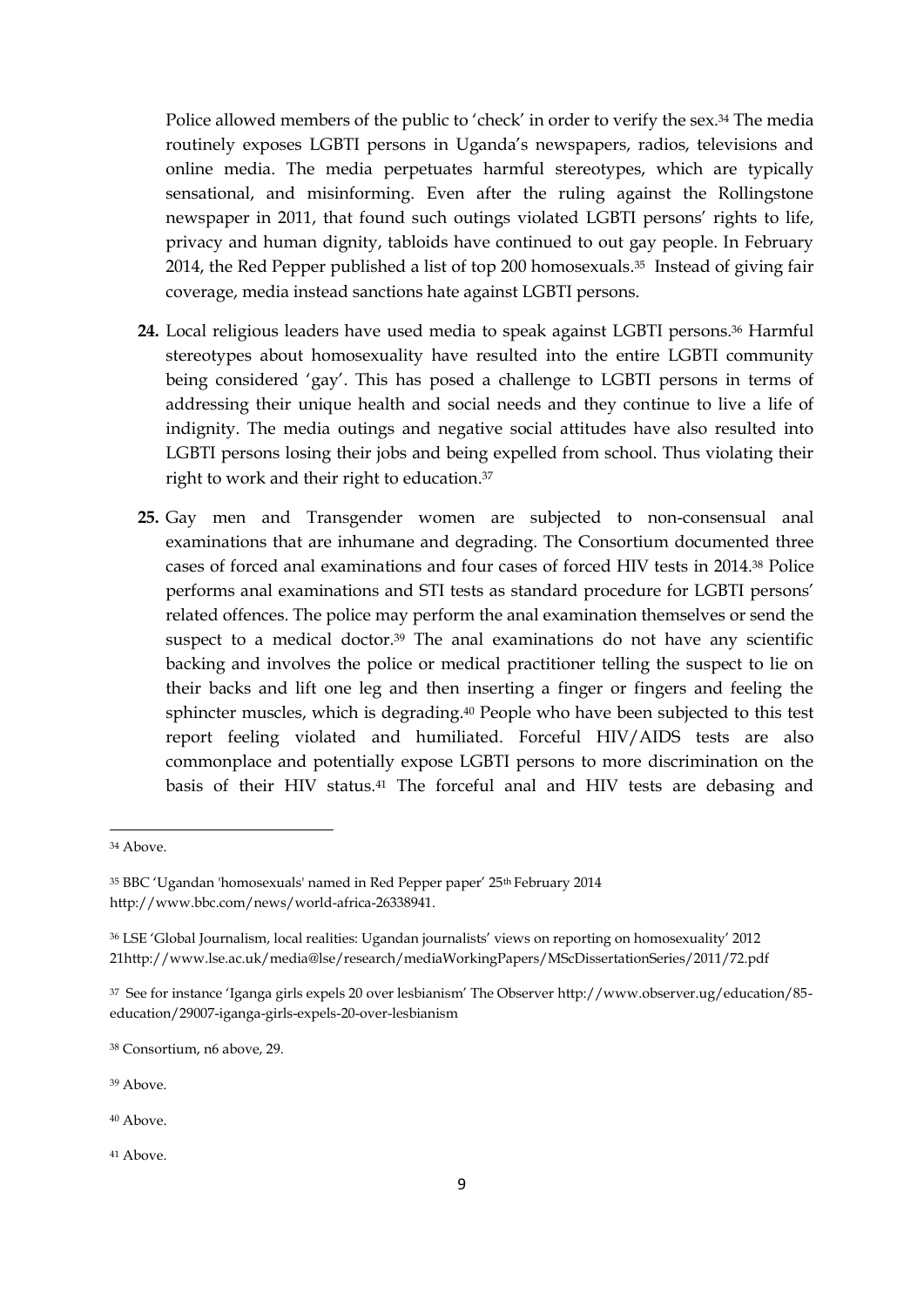constitute a violation of the right to freedom from inhuman and degrading treatment. It also violates the LGBTI's person's right to consent to a medical procedure. Like the media outings, they are also a violation of the right to privacy.

#### **iii) The right to health**

- **26.** The right to health is guaranteed in the ICSECR and the African Charter. LGBTI persons are however affected by the general apathy towards the right to health. An apathy sanctioned by the fact that the Constitution of Uganda does not directly guarantee the right to health. However, these general challenges regarding the right to health disproportionately affect LGBTI persons, thanks to a history of social and legal exclusion of persons due to their SOGIE. Thus while, in 2014 the Ministry of Health issued a Ministerial Directive on Access to Health without Discrimination<sup>42</sup> in an effort to extend health care to everyone (including LGBTI persons), discrimination of LGBTI persons in health care continues. This discrimination is based on section 145 and section 146 of the Penal Code Act that criminalises acts deemed unnatural. Decisions such as that in the case of *Kasha Jacqueline and others vs. the Attorney General*  and Rev. Father Simon Lokodo,<sup>43</sup> that relied on the penal code to hold that the ethics minister's closure of a workshop was not a violation of human rights because homosexuality is illegal and therefore the workshop could be lawfully closed, sanction discrimination of LGBTI persons from accessing health and enjoying other basic human rights under the argument that homosexuality is, after all, illegal.
- **27.** Almost all Uganda health policies except the National AIDS Strategic Plan 2015 2020 and Most at Risk programmes do not recognise LGBTI persons or their unique health needs. The UNAIDS, in its GAP report, identified LGBTI persons both as left behind populations and Most At Risk Populations.<sup>44</sup> In Uganda, the HIV prevalence rate of MSM is 13.7%. This is almost double the national HIV infection rate, which stands at 7.3%.<sup>45</sup> Among certain populations of MSM, particularly those above 25 years, the prevalence is as high as 22.5%.<sup>46</sup> Public health campaigns deliberately exclude sexual and gender minorities. The current HIV/AIDS '*How is your love life'* campaign and others that highlight condom use, faithfulness and abstinence use media images and messages targeting and packaged for only heterosexuals. As a result, many LGBTI persons are not aware that they too are at risk. One study in Uganda indicated that

<sup>44</sup> UNAIDS '*The Gap Report'*

<sup>46</sup> Above.

1

<sup>42</sup> Ministry of Health 'Ministerial Directive on Access to Health without Discrimination' June 2014.

<sup>43</sup> High Court Miscellaneous Cause No. 33 of 2012.

http://www.unaids.org/sites/default/files/en/media/unaids/contentassets/documents/unaidspublication/2 014/UNAIDS\_Gap\_report\_en.pdf Musinguzi, G., /

<sup>45</sup> Hladik, W., Barker, J. et al. 'HIV Infection among Men Who Have Sex with Men in Kampala, Uganda–A Respondent Driven Sampling Survey' http://www.ncbi.nlm.nih.gov/pmc/articles/PMC3364961/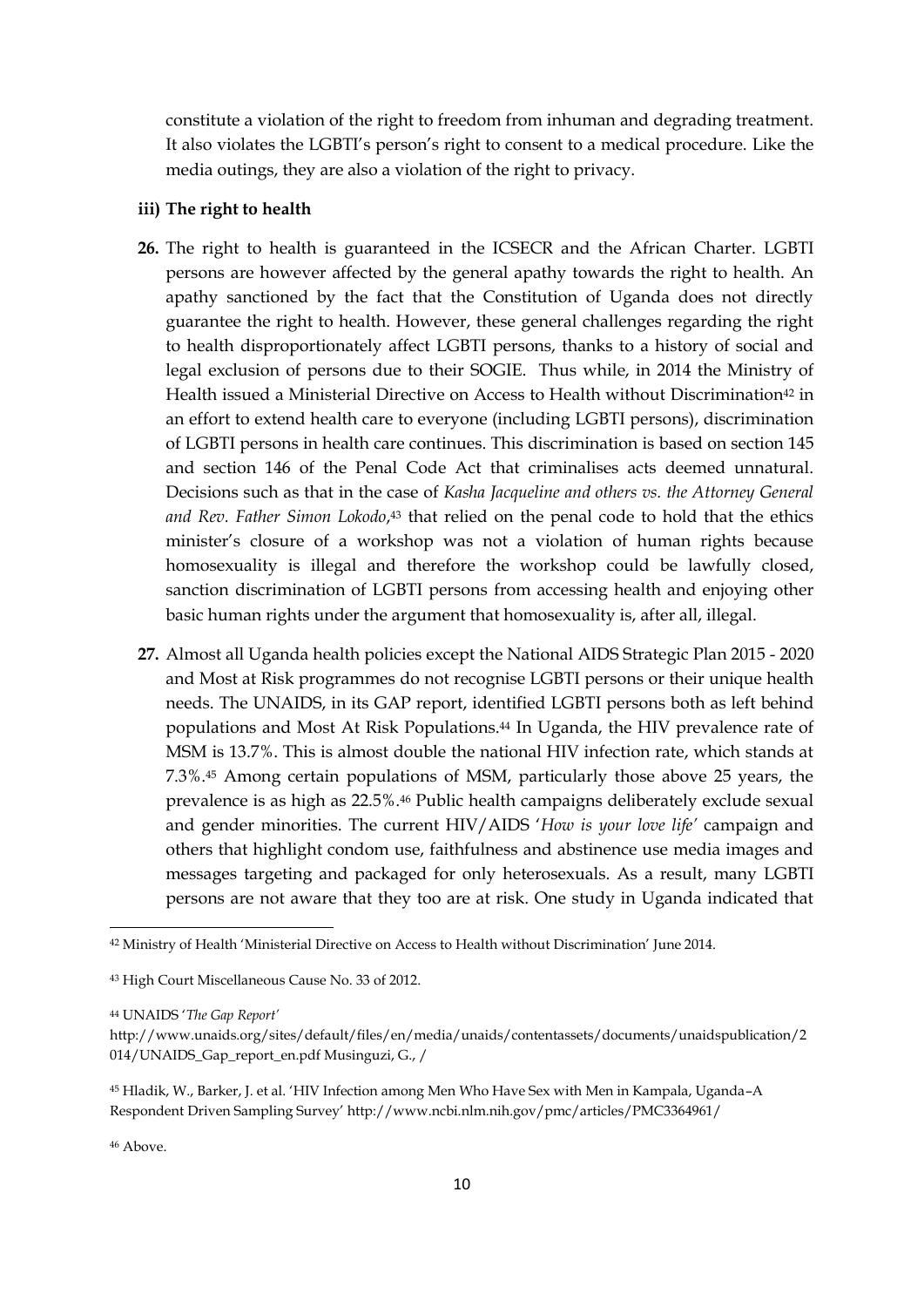many MSM believe that condoms are only necessary if a man is having penetrative sex with a woman.<sup>47</sup> Yet, research on HIV/AIDS and other health issues that affect LGBTI persons is discouraged and deemed illegal as seen from the closure of the Walter Reed project. The result is that social stigma combines with discriminative laws and policies to deny LGBTI persons their right to health.

### **iv) Freedom of expression and peaceful assembly**

- **28.** Freedom of expression is guaranteed under Article 19 of the ICCPR and Article 21 (1) of the Constitution. Article 21(1) of the Constitution also guarantees freedom of assembly. These rights must not be taken away and may be limited only to an extent acceptable in a free and democratic society. However, in regard to LGBTI persons, state and non-state actors continue to infringe on the right to freedom of expression and assembly. The state has raided and closed down meetings and perceived LGBTI organisations.
- **29.** LGBTI organisations in Uganda are usually denied registration. The Uganda Registration Services Bureau (URSB), in 2015, sanctioned the exclusion of LGBTI organisations from registration<sup>48</sup> and, by extension, operation by denying them registration.
- **30.** Some activities of LGBTI organisations are stopped, for example the stopping of the LGBTI skills training workshop by the Minister of Ethics and Integrity; the raid on Makerere University Walter Reed Project;<sup>49</sup> and the suspension of the Refugee Law Project.<sup>50</sup>

#### **Recommendations**

- *a) The Uganda Police Force should investigate all violations and abuses against LGBTI persons and sanction those found guilty.*
- *b) The Uganda Media Council should impose sanctions on media that sanctions violence through media outings that spread hate against LGBTI persons.*

**.** 

<sup>47</sup> Above.

<sup>48</sup> See URSB letter to HRAPF, n7 above.

<sup>49</sup> On 3 April 2014 the Uganda Police raided a US funded health clinic and medical research facility, the Makerere University Walter Reed Project (MUWRP), which was carrying out research on HIV including among MARPs, accusing them of conducting "unethical research" and "recruiting homosexuals. See Daily Monitor: Makerere project recruited gays-Police. Accessed on 30th March 2015. Available at http://www.monitor.co.ug/News/National/Makerere-project--recruited-gays---police/-/688334/2272794/-

<sup>/4</sup>mxkciz/-/index.html

<sup>50</sup> The direct services to refugees by the Refugee Law Project of the School of Law, Makerere University were suspended in April 2014 on allegations that the organisation was promoting homosexuality in the refugee camps. See www.vice.com: Uganda's Anti- gay witch-hunt has begun. Accessed 30<sup>th</sup> March 2015. Available at http://www.vice.com/read/ugandas-anti-gay-witch-hunt-has-officially-begun-627